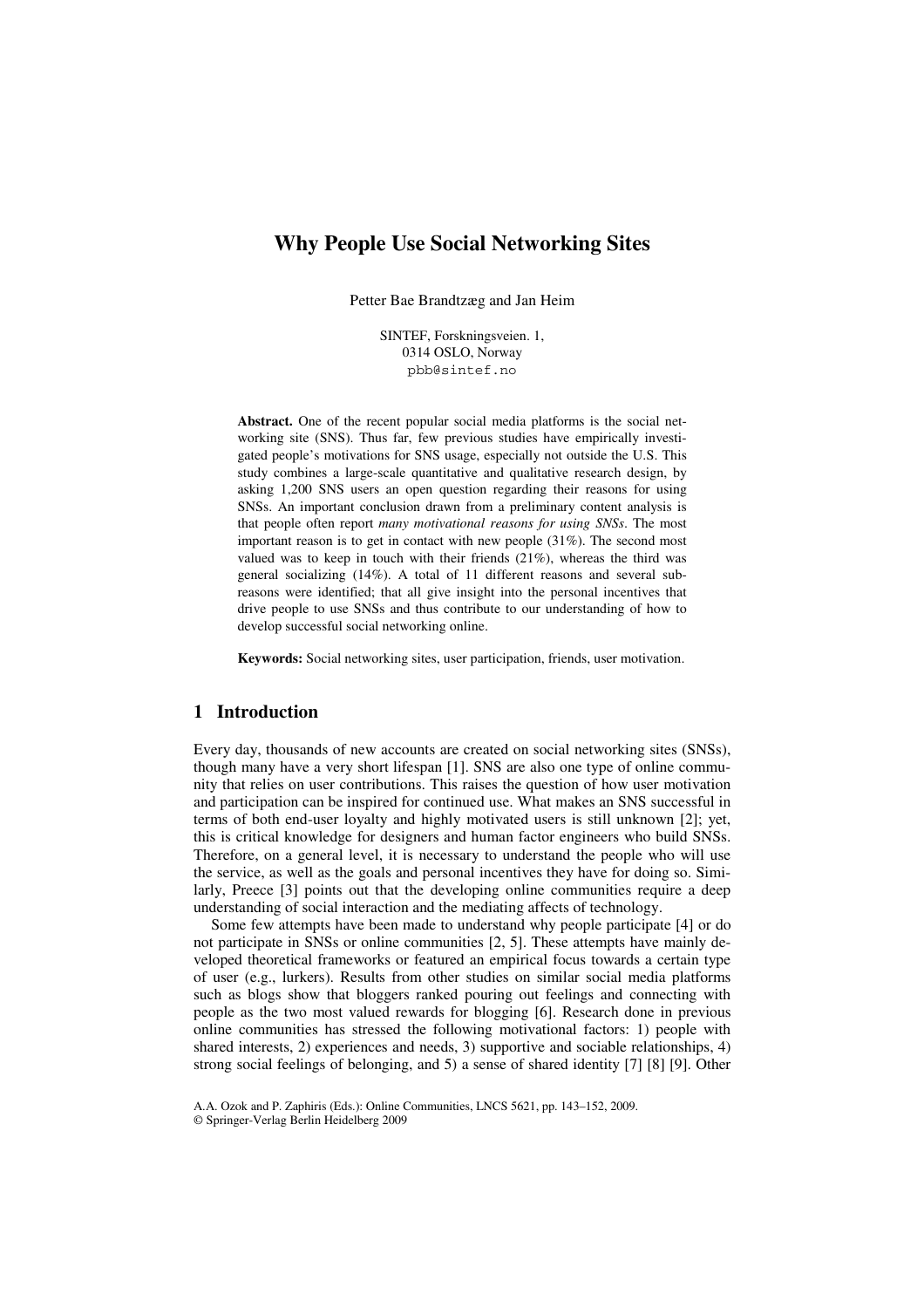suggestions include 1) user visibility, 2) feedback channels, 3) a large user population, 4) low barriers for entering the community, and 5) accessibility and usability for end-products [10] [11].

New forms of online communities, understood in this paper as SNSs, that target the majority of the user population (e.g., Facebook and MySpace) provoke a revision of understanding the social interaction and the kinds of activities people want to engage in on such sites [2]. SNSs is defined according to Boyd and Ellison as a "web-based services that allow individuals to (1) construct a public or semi-public profile within a bounded system, (2) articulate a list of other users with whom they share a connection, and (3) view and traverse their list of connections and those made by others within the system" [12]. A recent special issue section of the *Journal of Computer-Mediated Communication* [12], collected studies of a variety of topics ranging from the history to the development of SNSs. However, none of the studies explained user motivations in social networking or how users themselves determine their motivations. Thus, in a section discussing future research, the editors, Boyd and Ellison, pinpointed the limited understanding of who uses SNSs and their purposes for doing so, especially outside the U.S.

With this in mind, we investigated people's subjective motivational reasons for using SNSs by performing a quantitative content analysis of 1,200 qualitative responses from social networking site users. The location of this study, Norway, is particularly interesting for an investigation of these issues from a European point of view. In addition, it is interesting an interesting context investigating SNS usage because Norway is characterized with high use of information and communication technologies in general and SNS services in particular [13].

### **1.1 Theory**

Several attempts have been made to understand the choice, use, diffusion, adoption, and acceptance of media technology in the user population. Among the most central of these attempts are the Technology Acceptance Model (TAM) [14], the Unified Theory of Use and Acceptance of Technology (UTAUT) [15] and the Uses and Gratifications (U&G) theory. When it comes to user motivations, the U&G theory has been the most common approach, explaining "why" certain media behaviour occurs. Users are seen as goal-oriented, with rationales for their use (and non-use) of various media. According to McQuail [16], there are four main motivational needs: 1) information, 2) entertainment, 3) social interaction, and 4) personal identity. How and in what way these motivational needs also can explain SNS behaviour as well is not for certain. One reason might be that previous studies of online communities have tended to describe the workings of the community for an external audience without addressing the needs of the communities or their participants themselves [17].

#### **1.2 Objective and Research Question**

The objective of this study is to investigate end-user motivations to SNSs, in regard to why people use online SNSs, analysing how users themselves determine their motivations for using an SNS. This knowledge will help us identify the personal incentives behind the usage of SNS. We will further discuss if these are consistent with the four motivational needs proposed by McQuail [16]. Our research question (RQ) is the following: *What motivates people to use online SNSs?*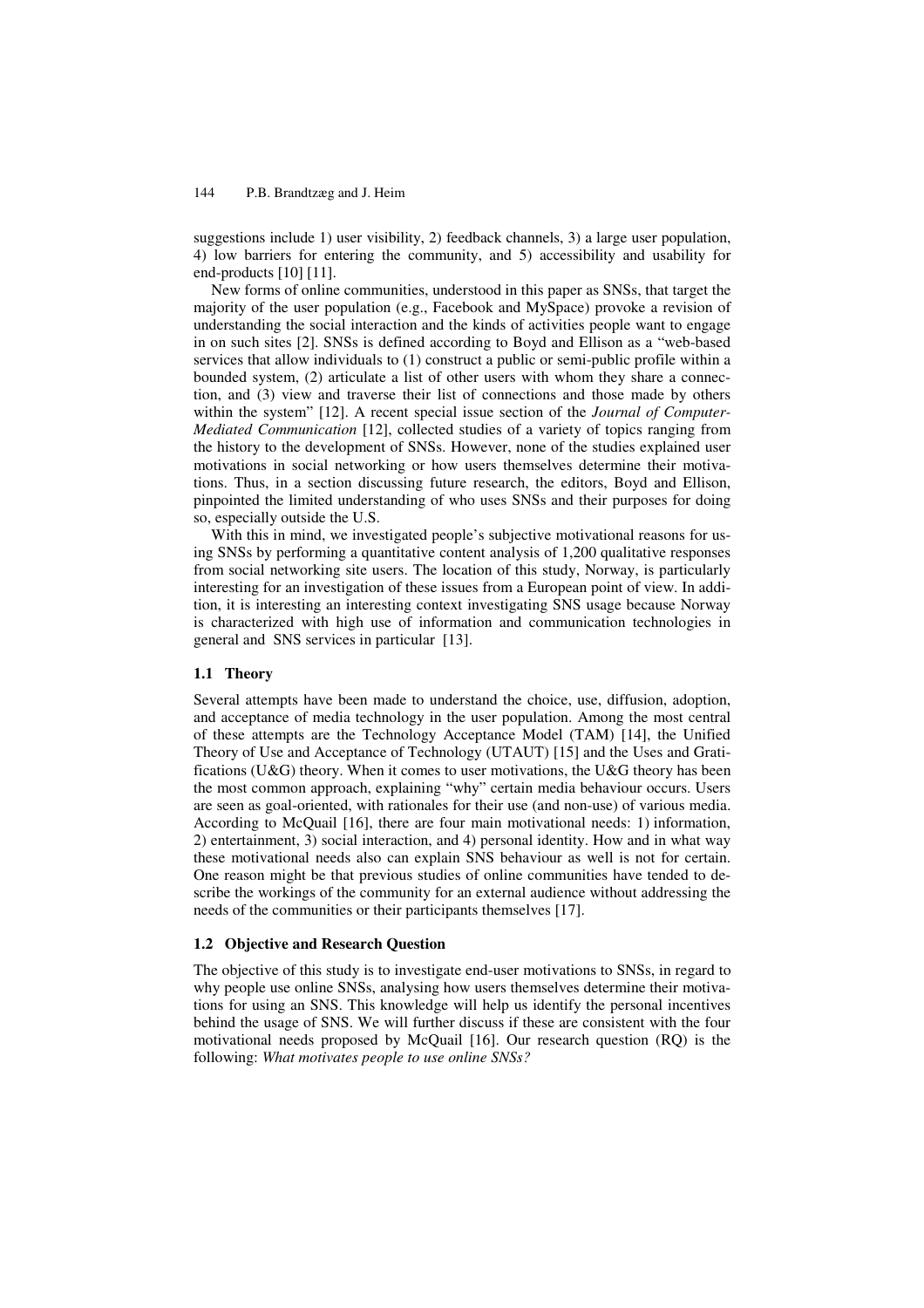### **2 Method**

An online questionnaire study took place over a three-week period in March 2007 among the users of four different SNSs in Norway. A total of 5,233 people responded to the questionnaire, and the mean ages for the respondents in the four different SNSs 1) Underskog.no (mean age, 29 years), 2) Nettby.no (mean age, 22 years), 3) HamarUngdom.no (mean age, 17 years), and 4) Biip.no (mean age, 16 years).

The above SNSs were chosen because, at the time of the investigation, they were the most popular SNSs in Norway; consequently, they should provide a good picture of what typical SNS members sought regarding their user motivation in popular sites. The frequent usage and popularity of these sites are documented in a recent report for The Ministry of Government Administration and Reform in Norway [13] which provides a detailed overview of the most popular SNSs in Norway. Nettby.no is the biggest SNS service in Norway with 800,000 users, and Biip.no is the most popular among teenagers (350,000 users). HamarUngdom.no was one of the five leading SNSs in Norway until 2007 (when we did this study), but has since been discontinued. Underskog.no is the most popular SNS for users older than 25 years. The four SNSs chosen represent typical SNSs similar to better-known services such as MySpace and Facebook and fit well into the definition of SNSs provided by Boyd and Ellison, as described in the introduction [12]. The nature and nomenclature of these connections may vary from site to site. MySpace and Facebook were not included in this study because they were in little use among Norwegians at the time of the investigation when the market was still dominated by national or more locally bounded SNSs.

To collect user data, we used online user surveys distributed by banner ads on all four SNS portals. This afforded the opportunity to access a large number of users while they were actually using the sites. In order to motivate as many users as possible to take part in the survey, participants were entered in a raffle with the possibility of winning a travel gift coupon worth US\$1,750.

### **2.1 Content Analysis**

The SNS users were requested to respond to the open-ended question, "What is your most important reason for using social networking sites?" This question was designed to encourage a full, meaningful answer using the subject's own personal descriptions of why they participate in an SNS. The main goal was to reveal the motivations and meanings of social relations and practices in a diverse SNS population.

We decided to approach the data using content analysis to be able to identify the reasons people use such sites, using the same approach documented in another study by Brandtzæg and Heim [2]. Content analysis is proven to be useful in describing and making inferences about the characteristics of communications and patterns of usage, as well as making inferences about the consequences of communications [18].

With more than 4,700 responses, it was necessary to reduce the comprehensive content of qualitative information into a manageable portion of user statements. To avoid user statements that lacked meaning or had low information value, we decided to select the 1,200 longest user statements in terms of number of characters. This was based on the assumption that longer statements were given by users who had taken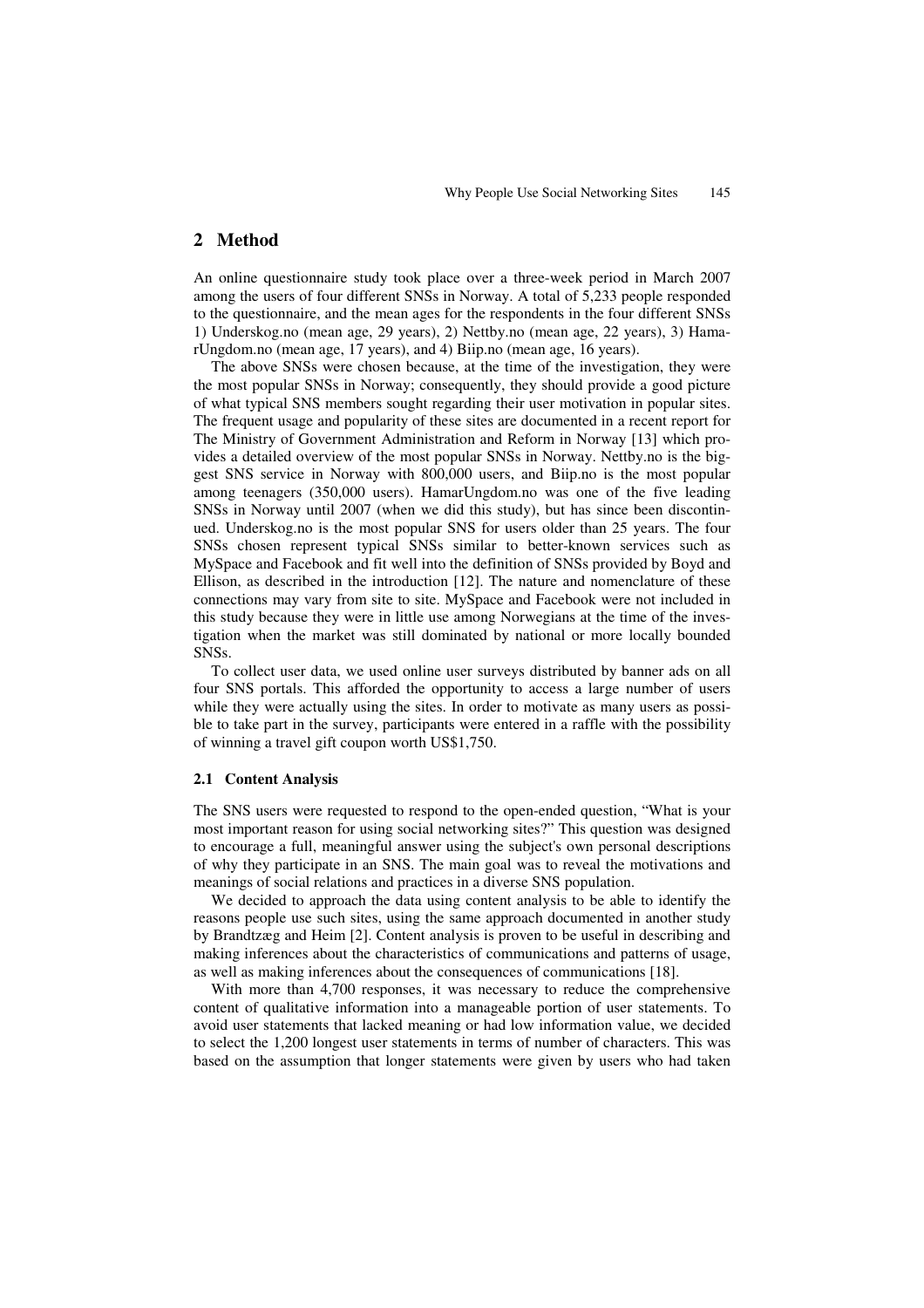time to reflect on the questions. The qualitative material (N 1200) was manually coded and quantified by one researcher using an Excel sheet. The coding categories was based on an in-depth analyze of the 150 first user statements, which ended up with all the 12 categories reflected different reasons (see results). Some users reported more than one reason; we counted only the two first reported reasons for each user. Thus reported reasons are therefore more than the number for respondents. To ensure reliability of this analysis, another researcher repeated analysis of a sub-sample of 100 randomized user statements. To test the inter-rater reliability between the two analysts, the differences and similarities in their ratings and interpretations of the different content categories in the quantitative content analysis were measured and compared to be an inter-rater reliability of 89%.

From the responses to the open-ended question, several typical statements related to user motivation were selected for a further in-depth qualitative analysis. This was done to assess the respondents' incentives for use, beyond analyzing the mere frequency of responses. Thus the quantitative information is not used fully and the analysis most therefore be regarded as preliminary.

# **3 Results**

The following section gives a description of the different categories and some examples and quotations from the survey participants typical of the most important purposes they have for using SNSs, derived from the content analysis. These purposes are shown in ranked order, with the most frequent reasons listed first. As shown in Figure 1 below, a total of 12 categories were identified, reflecting the most important reasons for using an SNS. In total 1200 participants, reported 1518 reasons<sup>1</sup>, indicating that several participants had more than one single reason. However, a notable finding is that people often have multiple reasons or personal incentives to use SNSs. Therefore, identifying a single reason as the most important gives the wrong picture;



**Fig. 1.** Overview over the user motivations in SNSs in  $\%$ , NC = 1518 (N 1200)

 1 Number of reasons is from know referred to a number of counts (NC).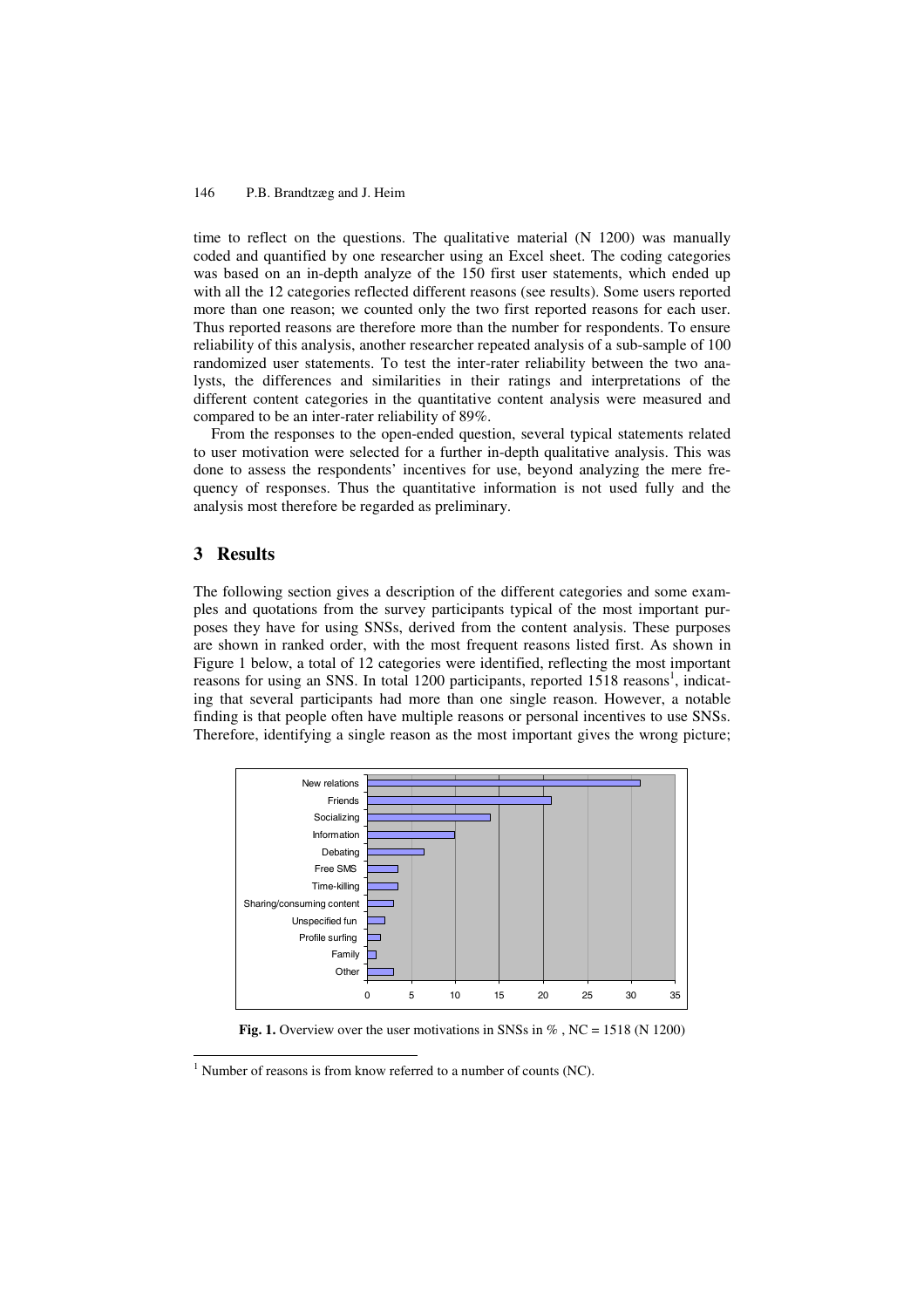the different reasons should be seen in connection with each other. Thus, the most reported reasons provide a good picture of what the users find most attractive when using an SNS.

In the following, frequency is reported both in percentage and in number of counts (NC).

- 1. **New relations** (31%/NC = 668)**:** These users reporting the motivation of seeking new relations and the opportunity to meet new people. Easy and cheap opportunities for contact with new people are seen as the main incentive. Several of the users are aware of the danger of "risky contacts," but find it both more convenient and more exciting to meet new friends in an online situation like this than to be concerned about potential risk. Further, an SNS makes it possible to verify the person and his or her profile (e.g., interests, look, friends) and to see if he or she is interesting or "safe," as opposed to ordinary open chat rooms without any public profiles. In addition, through SNSs, people meet each other in ways that might be more truthful and open than offline meetings; in that sense, SNSs have the potential to facilitate communication between people who might be prejudiced against one another in the "real world." Further, these findings imply that several relationships that begin online migrate to other settings. According to one user, "It is easy to get in touch with new people, but also to limit or to cut off contact if the person is getting too eager or aggressive or because of other reasons. There is also other fun aspect with those sites, such as free SMS on www.biip.no". Subcategories include:
	- a. People with new girlfriends or boyfriends;
	- b. People who like the opportunity to make friends in new areas after moving to another town/city;
	- c. People at school or university who have not dared to approach others in real life and find it easier to do online;
	- d. People searching for new friends with common interests;
	- e. People living in rural areas seeking new friendships with likeminded people: "I meet funnier people online than in my home district" ;
	- f. People that are lonely and searching for new friendships online;
	- g. People seeking new relations with users from a different cultural background;
	- h. People tracing and getting in touch with people they have only "met out in the city."
- 2. **Friends** (21%/NC = 460)**:** Users reporting contact with both close friends and acquaintances. Often, people refer to their friends and classmates. They also often report that they are part of a community just because their friends are, too. Those who stress contact with friends describe the use of SNSs as an efficient tool to keep in contact with several friends at the same time. They also regard SNSs as a cheap and efficient way to keep in contact with friends and to follow what their friends are doing and who their friends are in contact with. This category might also comprise several subcategories, which help deepen our understanding of what the different users actually mean by "friends":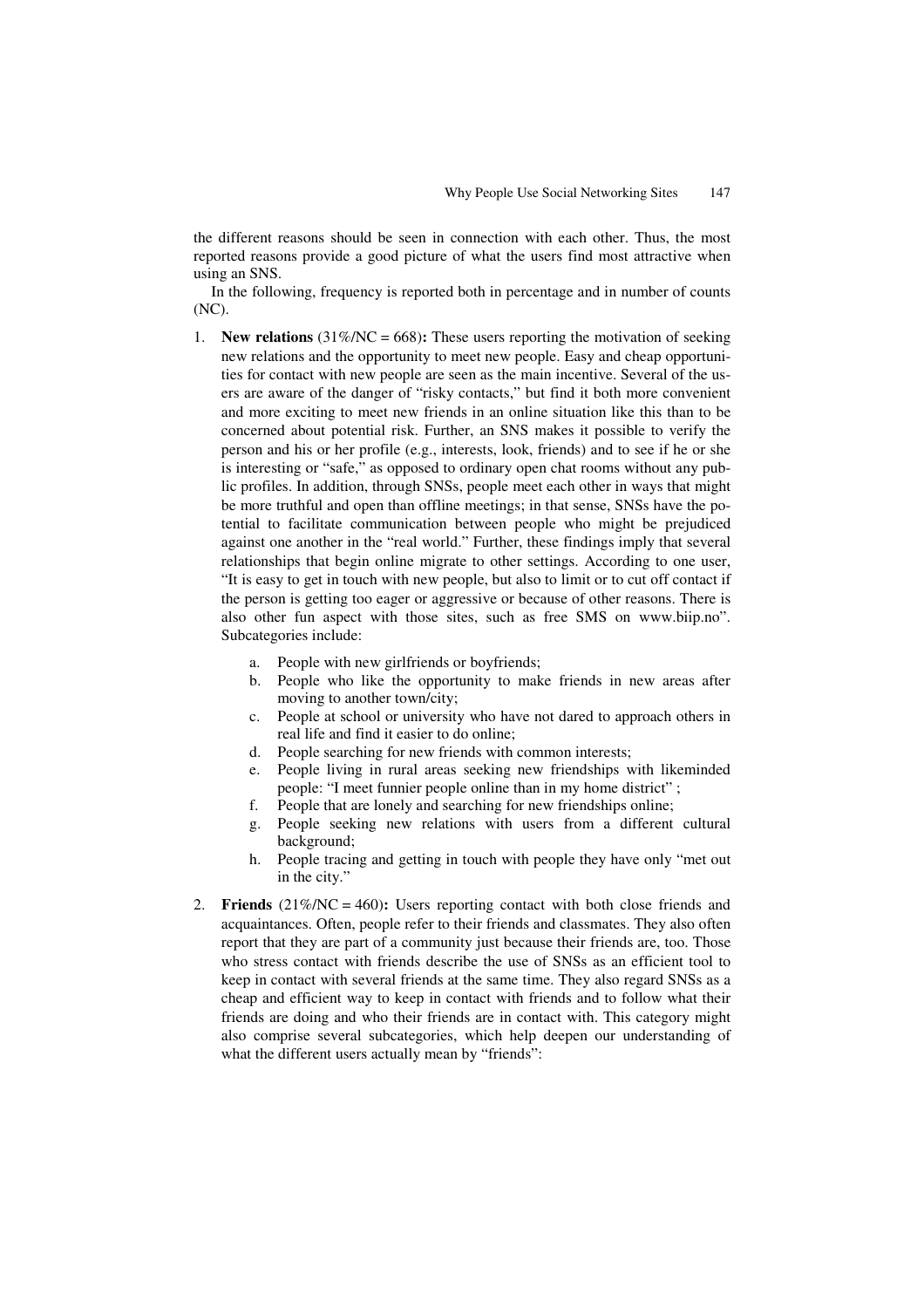- a. Meet "old" friends: people they have not been in touch with for a while, often friends they had at school.
- b. Keep in touch with other students/friends around the world after moving away abroad to go to school or after graduating, or with other students they know who have chosen to study in a college or university in another part of the world.
- c. Easy way to have contact with friends when living in a rural area and to keep in touch with long-distance friends; "It is difficult to keep in touch when you live in a small rural area and are 'shielded from the world." (female 16, Nettby).
- d. Keep in touch with friends on a new level, e.g., by sharing stories, news, pictures, guest books, etc.
- e. Keep in touch with acquaintances or friends not seen very often.
- 3. **Socializing** (14%/NC = 298)**:** Users reporting the sharing of experiences in general, reporting activities such as making small-talk and commenting in each others' guest books, but also social support on different issues. A girl 14 years old from Biip is saying it like this: I have something to do in my spare time (…). I have contact with friends, write in friends'. guest books, comment on peoples' pictures, send SMS, and submit pictures of myself and things." While a social activity, the prime motivation here is the social aspect in itself, not necessarily the making of new contacts. In terms of social support, one participant mentions the SNS was a place to get a kind of support when she is depressed and wants to commit suicide. Others pinpoint a kind of verbal ping-pong, which they find interesting. Others mention self-confirmation as a reason for chit-chat, which also gives them a feeling of being a part of something, of a community. People also mention humor and the opportunity to be unserious as reasons to participate.
- 4. **Information** (10%/NC = 220)**:** Users reporting access to information, including about fashion, music, literature, cultural events, current happenings in their neighborhood and access to new and shared knowledge regarding people's opinions related to everything from politics and to more tedious matters. Information updates are related to: a) Friends; b)Neighborhood; c) City events; d) Fashion; e) Music; f) Happenings; g) Help with homework at school f) interests/hobbies; g) Other and more customized forms of information than on TV and radio. A typical user statement that highlights both this and the debating motivations is: "I get informed about events, publications, and net experiences; at the same time I am making bonds and having discussions with other people. (Male 42 years, Underskog).
- 5. **Debating** (6.5%/N = 143)**:** Users highlighting debate and discussions inside the SNS. This category might be difficult to separate from "information" (see table 1) because debating often takes place in order to gain access to new information through a collaborative discussion process. The ability to discuss different things with people that you do not know or do not discuss things with regularly was also stressed, as a means of making the discussion more open and thus more interesting, as identified by the participants. Others point out the opportunity to discuss with people their contradictory viewpoints on matters, as described in the following quote: "It's the differences between the people that make the discussions, and that's what I like" (Male, 23, Underskog).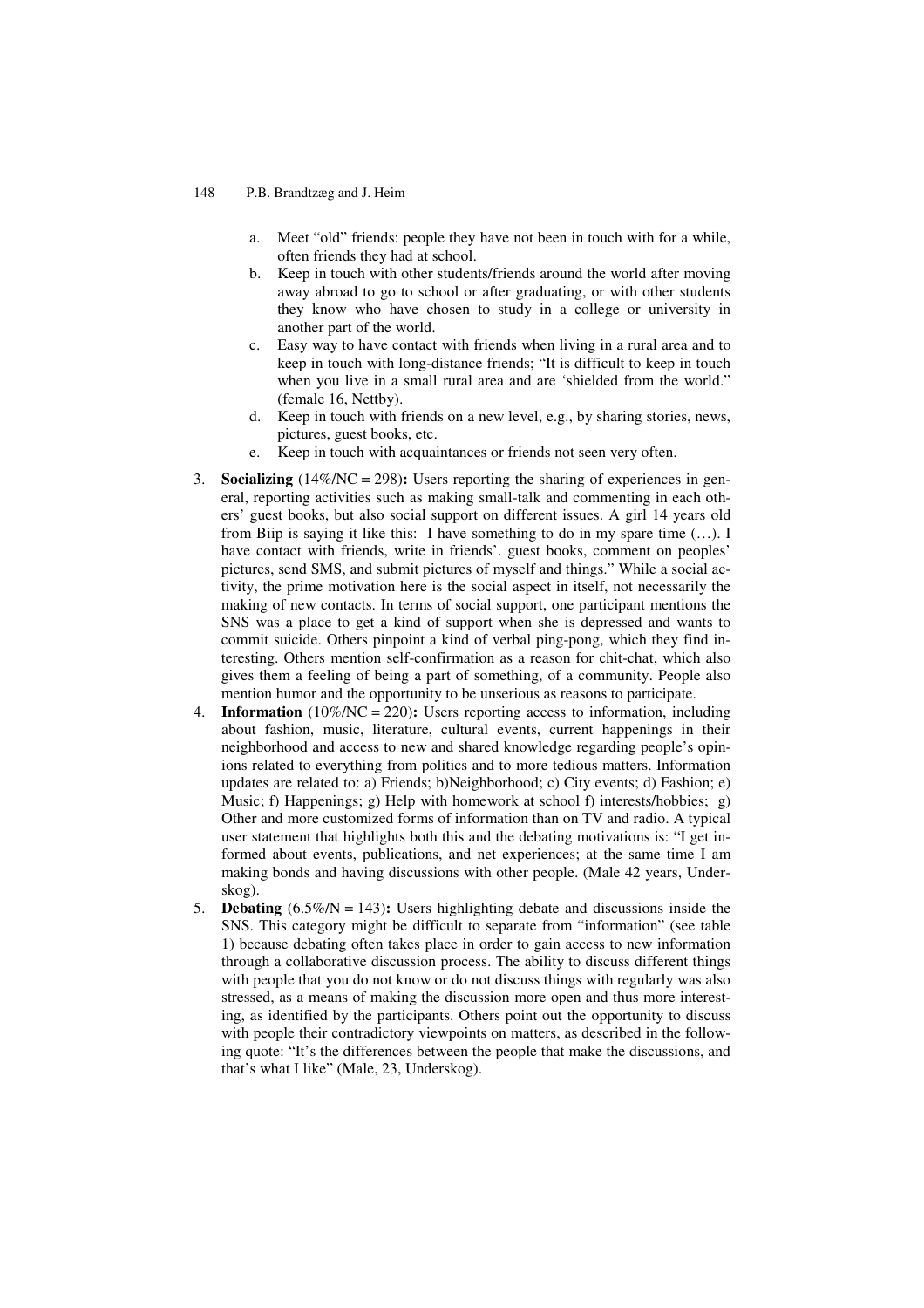- 6. **Free SMS** (3.5%/NC 78)**:** Users reporting access to free SMS (short messaging service) while a member of the SNS.
- 7. **Time-killing** (3.5%/NC = 78)**:** Users reporting passing time as a main reason.
- 8. **Sharing/consuming content**  $(3\%/N) = 66$ ; Users reporting the sharing and viewing pictures and videos as an incentive. They report in particular the excitement of checking their profile to see if anyone has commented on their posted content.
- 9. **Unspecified fun**  $(2\%/NC = 43)$ : Users reporting fun, without describing any particular reason. Includes only those reporting SNS usage "for fun."
- 10. **Profile surfing** (1.5%/NC = 34)**:** Users reporting the opportunity to surf other users' profiles as a main reason. This reason is related to the information category, as people often search other profiles for information updates related to different people. Several people who do this are motivated by pure curiosity.
- 11. **Family**  $(1\%/NC = 26)$ : Users reporting family contacts is almost absent as an important reason for visiting an SNS. Only a limited number of respondents, mostly girls reported this as an important reason. As the following quotation show, the few respondents who actually mention contact with family members all bring up "contact with friends" as their most important reason for visiting the SNS. A young female typically mentions friends first, followed by family. "I keep in touch with friends and family. I think it is fun to participate in discussions (…). Beyond that, it is maybe to find some people that I have met once in order to know them better." (Female 16, Nettby.no)
- 12. **Other** (3%/NC = 72)**:** Related to other motivations users reported for using an SNS. Includes everything from using SNSs because they are curious about other cultures and users to more goal-oriented activities such as promoting their own work. For example, musicians, artists, and photographers are able to show and promote their work.

# **4 Discussion**

One of the main challenges for user research in this domain is the rapid change that is taking place in both technological developments and user preferences. Thus, some of the major motivations or preferences may be stable over time because they connect to some basic needs among people, for instance, the need for social interaction. Nonetheless, how these "stable" needs are satisfied, and through what types of channels or communication modus, may change over time and between generations. In this study, meeting new people was found to be the most important reason for using SNSs, whereas maintaining contact with friends was the second most important reason. The results presented herein is surprisingly in accordance with research on older virtual communities; suggesting a promiscuity in "friending' behavior online. Typically we should expect that people use networking sites to connect to others with whom they share an off line connections, but our finding does not agree with the notion that online social networks principally are coupled with geographically bounded relations such as family, friends or students. However, the excitement of meeting new people and making new friends is still a key incentive in the use of modern SNSs. Therefore, SNSs seem to be an environment where the users easily foster the formation of weak ties because of the availability of cheap and easy many-to-many communication [19]. It is no wonder that it is younger people in particular who use SNSs to become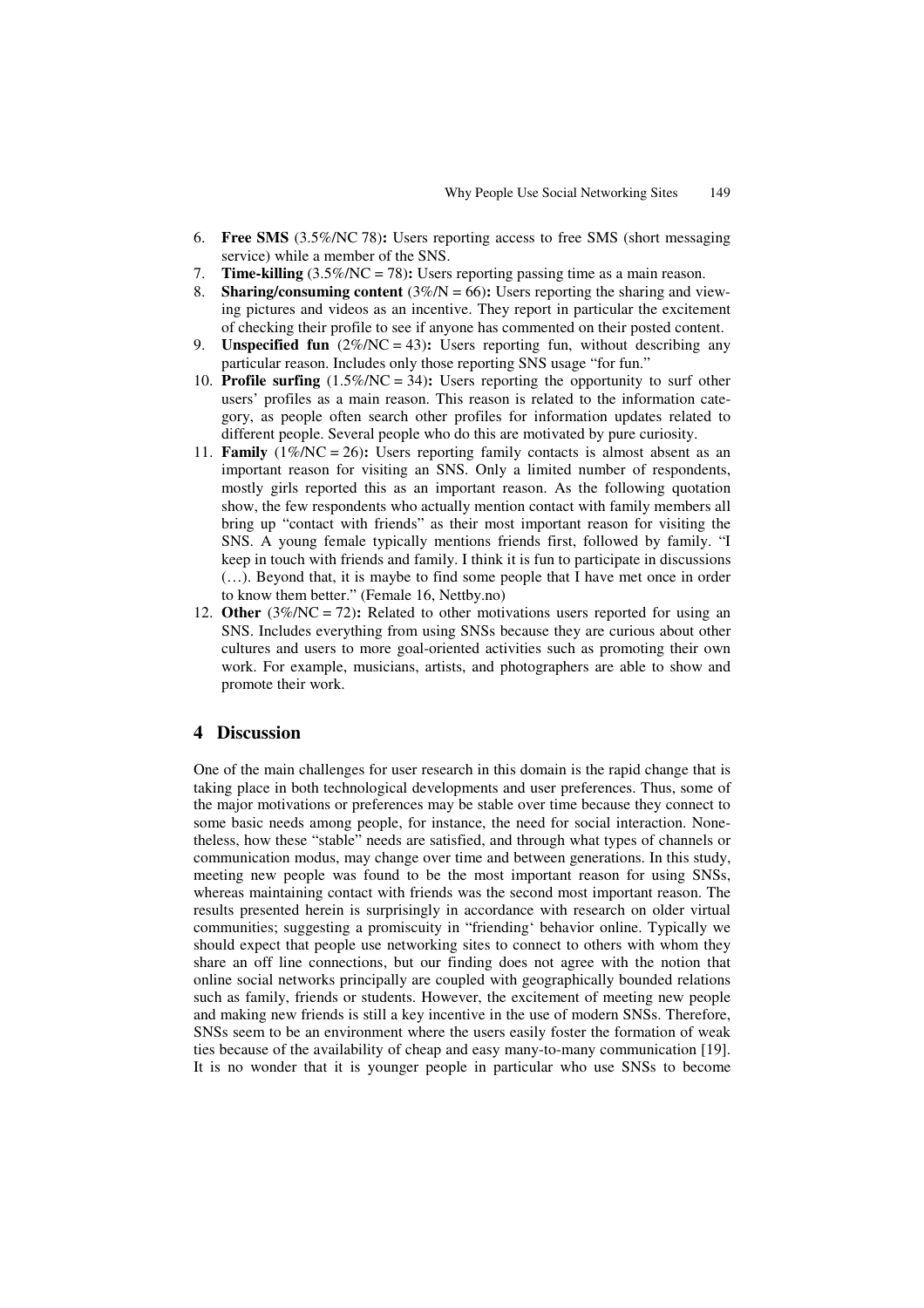acquainted with new people and to maintain relationships with their peers, despite an awareness of the possibilities for unwanted contact with "risky" strangers. A study on Facebook also found that usage of this SNS supported both bridging and bonding social capital among students [20]. This indicates that SNSs are complex systems that facilitate numerous forms of motivations related to different forms of social interactions, which our study also suggests. Several of the users statements describe the difficulties separating different motivations from each other, and many users also document several different purposes for their participation.

Thus, these motivational needs may be classified to a higher level of understanding in order to gain a better overview. As mentioned in the introduction, there are four main motivational needs, according to U&G theory: 1) information, 2) entertainment, 3) social interaction, and 4) personal identity. Our finding of why people get involved in SNS usage and how; fit this U&G framework quite well, as suggested by Table 1 below. Categories shown in parentheses are done because it is unclear how precisely the category fits to the U&G theory.

**Table 1.** U&G theory related to this study's results

| <b>U&amp;G</b> theory | Our findings                   |
|-----------------------|--------------------------------|
| Information           | Information, sharing and con-  |
|                       | suming content, debating       |
| Entertainment         | Unspecified fun, time-killing, |
|                       | (profile surfing)              |
| Social interaction    | Socializing, friends, family,  |
|                       | New relations, free SMS        |
| Personal identity     | (profile surfing)              |

However, it is interesting to note that self-presentations or identity not are mentioned as a key personal driver for participating in SNSs, despite the fact that researchers name SNSs as a technology for personal branding and narcissism [21]. Thus, contact with friends may be linked to a strong social feeling of belonging and a sense of shared or social identity. Further, the interests of looking at other user profiles (profile surfing) and the sharing of pictures clearly indicate an interest in how other people choose to present themselves on these sites. Thus, personal selfrepresentation might be too abstract a notion for most users, who might not be aware of its presence as a motivational incentive if not directly asked about its role. The method used in this study may therefore have its limitations in grasping the personal identity issues.

It should further be noted that this study only involves preliminary analysis of the data set presented. The researcher plans to expand the results of this study with additional analysis using statistical methods to identify how different motivational patterns are linked to age, gender, education, and different user types. To achieve a more holistic picture of user motivations, this study's analysis should be extended with analysis about other aspects related to motivations and end-user loyalty, such as why people decrease or stop their use of SNSs. Another limitation is that the SNS members that participated in this study were self-selected directly for the study and are therefore not representative. However, the strength of the present study is that the sample was large and included users from four different SNSs. A quantitative content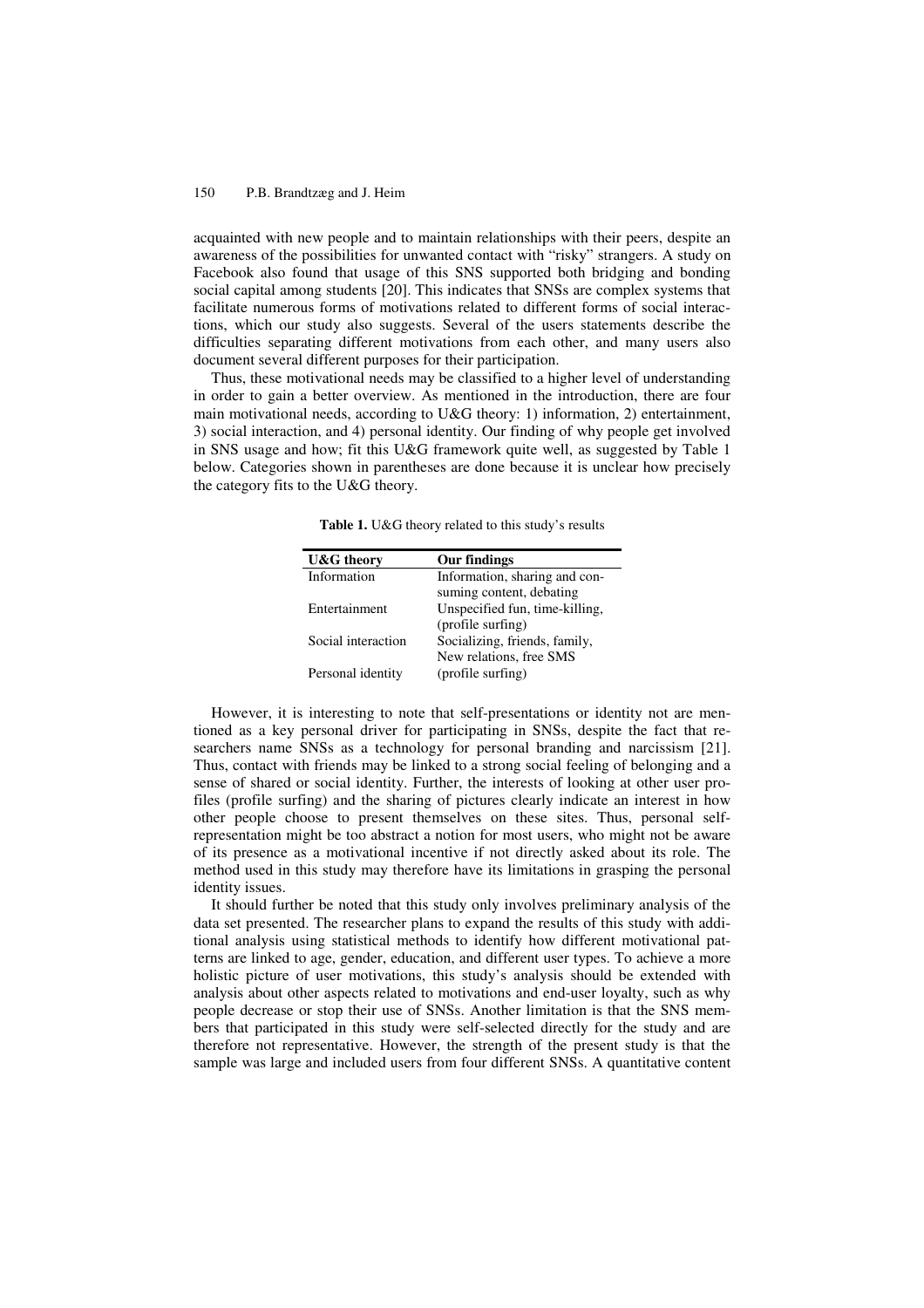analysis does include a combination of both qualitative and quantitative data which contributes to the reliability of this study in terms of richer data. Thus, future studies should include a larger sample and cross-national samples of representative online users.

Despite several limitations, the present study documents to large degree users' motivations for frequenting SNSs. From these finding it is clear that there are many ways to improve SNS usage experiences by increasing the sociability. Better tools for supporting different levels of social interactions and different forms of information exchange and sharing is a key conclusion. Consequently, encouragements to support close social ties as well as weak ties and easy facilities for discussion and sharing of information opportunities will produce improvements and. As pin pointed by Preece, the people and the interaction among them is the pulse of any community [9].

# **5 Conclusions**

The main motivation behind engaging in SNSs is to make, maintain and foster social relationships. The most important reason was to get in contact with new people (31%). The second most valued reason was to keep in touch with friends (21%), and the third was general socializing (14%). Thus, a key conclusion drawn from the analysis is that people often have multiple reasons for using SNSs. In total, 12 different reasons (defined as important purposes for using an SNS) were identified; however, several of these reasons contain important subcategories of motivations that give insight into the personal incentives that drive people to use SNSs and thus contribute to our understanding of how to develop successful SNSs.

**Acknowledgments.** This research received funding from the CITIZEN MEDIA project (038312) in the European Community's Sixth Framework Programme (FP6-2005- IST), and the RECORD-project, supported by the Research Council of Norway and the VERDIKT-program.

### **References**

- 1. Obrist, M., Geerts, D., Brandtzæg, P.B., Tscheligi, M.: Design for creating, uploading and sharing user generated content. In: CHI 2008, Human Factors in Computing Systems, pp. 2391–2394. ACM, Florence (2008)
- 2. Brandtzæg, P.B., Heim, J.: User Loyalty and Online Communities: Why Members of Online Communities are not faithful: INTETAIN. In: Brandtzæg, P.B., Heim, J. (eds.) 2008 ICST Second International Conference on Intelligent Technologies for Interactive Entertainment. ACM Press, Playa del Carmen (2008)
- 3. Preece, J., Maloney-Krichmar, D.: Online Communities. In: Jacko, J., Sears, A. (eds.) Handbook of Human-Computer Interaction, pp. 596–620. Lawrence Erlbaum Associates Inc. Publishers, New York (2003)
- 4. Bishop, J.: Increasing participation in online communities: A framework for human– computer interaction. Computers in human behavior 23, 1881–1893 (2007)
- 5. Preece, J., Nonnecke, B., Andrews, D.: The top 5 reasons for lurking: Improving community experiences for everyone. Computers in Human Behavior 2, 201–223 (2004)